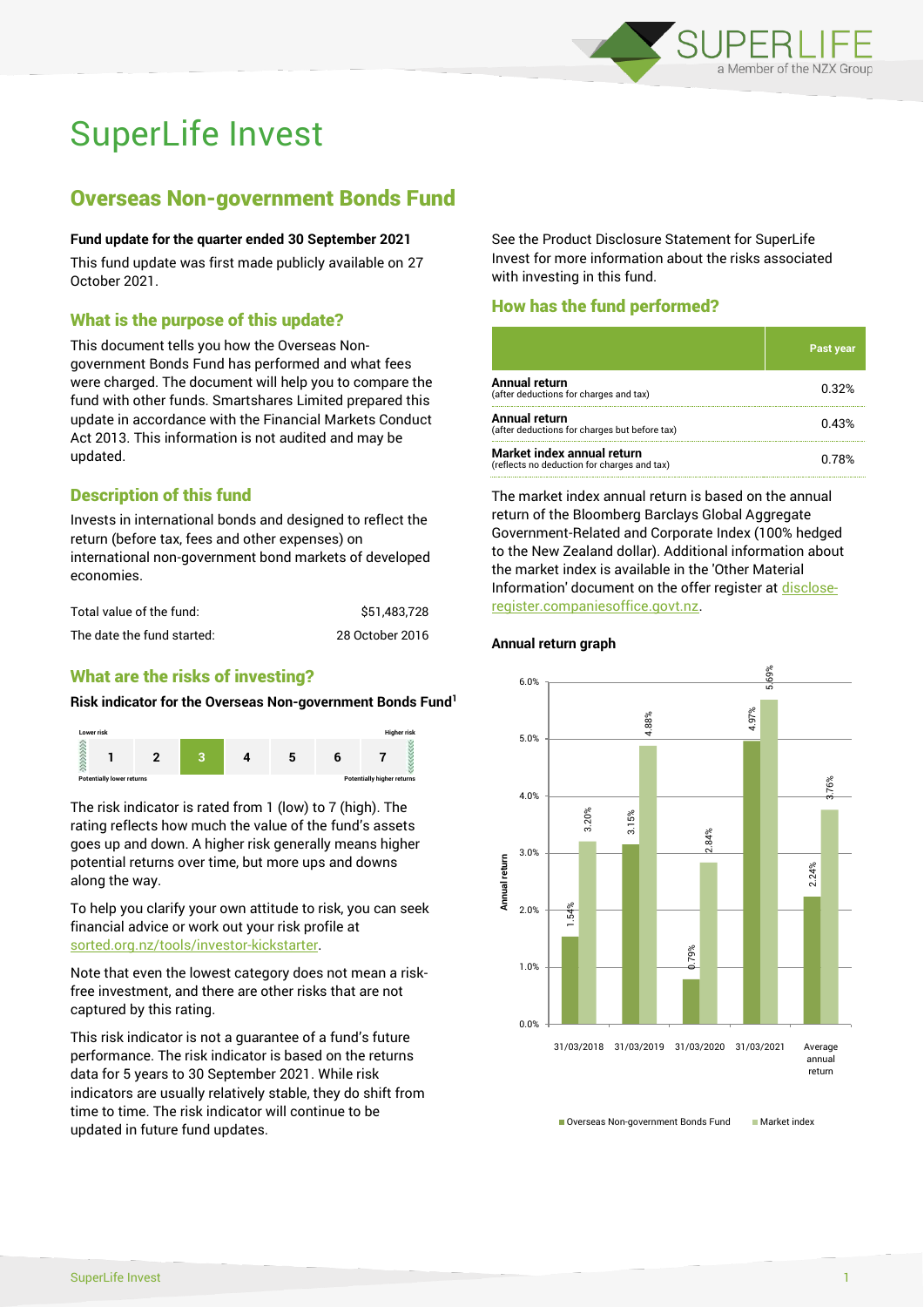

This shows the return after fund charges and tax for each year ending 31 March since the fund started. The last bar shows the average annual return since the fund started, up to 30 September 2021.

**Important:** This does not tell you how the fund will perform in the future.

Returns in this update are after tax at the highest prescribed investor rate (PIR) of tax for an individual New Zealand resident. Your tax may be lower.

## What fees are investors charged?

Investors in the Overseas Non-government Bonds Fund are charged fund charges. In the year to 31 March 2021 these were:

|                                                       | % per annum of fund's<br>net asset value |  |
|-------------------------------------------------------|------------------------------------------|--|
| <b>Total fund charges</b>                             | 0.44%                                    |  |
| Which are made up of:                                 |                                          |  |
| <b>Total management and administration</b><br>charges | 0.44%                                    |  |
| Including:                                            |                                          |  |
| Manager's basic fee                                   | 0.43%                                    |  |
| Other management and<br>administration charges        | 0.01%                                    |  |
| Other charges                                         | Dollar amount per investor               |  |
| Administration fee                                    | 3<br>\$12 per annum                      |  |

Investors may also be charged individual action fees for specific actions or decisions (for example, if an investor has a financial adviser and has agreed to pay a fee to the adviser for providing financial advice). See the Product Disclosure Statement for SuperLife Invest for more information about those fees.

The fees set out above include GST where applicable.

Small differences in fees and charges can have a big impact on your investment over the long term.

## Example of how this applies to an investor

Jess had \$10,000 in the fund at the start of the year and did not make any further contributions. At the end of the year, Jess received a return after fund charges were deducted of \$32 (that is 0.32% of her initial \$10,000). Jess paid other charges of \$12. This gives Jess a total return after tax of \$20 for the year.

## What does the fund invest in?

## **Actual investment mix**

This shows the types of assets that the fund invests in.



#### **Target investment mix**

This shows the mix of assets that the fund generally intends to invest in.

| <b>Asset Category</b>        | <b>Target asset mix</b> |
|------------------------------|-------------------------|
| Cash and cash equivalents    |                         |
| New Zealand fixed interest   |                         |
| International fixed interest | 100.00%                 |
| Australasian equities        |                         |
| International equities       |                         |
| Listed property              |                         |
| Unlisted property            |                         |
| Commodities                  |                         |
| Other                        |                         |